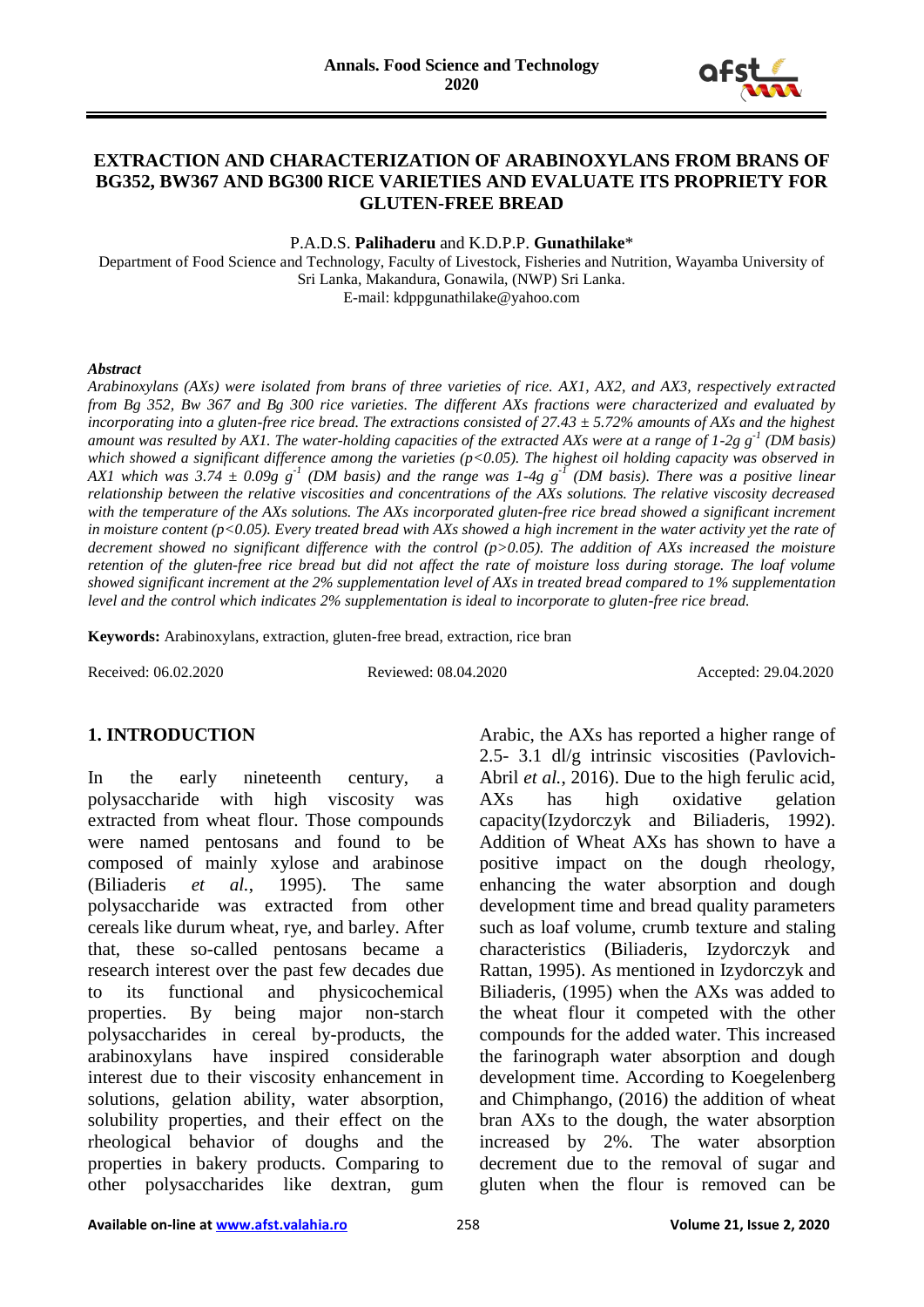

replaced using the AXs due to its inherent high water absorption capacity. The AXs has a positive effect on the loaf volume of bread also. As experimented by Izydorczyk and Biliaderis, (1995), the addition of purified AXs has been shown to enhance the loaf volume of bread.

Various procedures have been followed to isolate this compound from the cereal brans due to the water un-extractability such as Alkaline treatment (Gruppen *et al*., 1991; Aguedo *et al.*, 2014; Pavlovich-Abril *et al.*, 2016), using enzymes (Beaugrand *et al.*, 2004; Collins *et al*., 2005), and hydrothermal methods (Aguedo *et al.*, 2014).

Recently efforts were made to extract AXs from other cereals such as wheat (Gruppen *et al.*, 1991; Bergmans *et al.*, 1996; Courtin and Delcour, 2001; Aguedo *et al.*, 2014; Koegelenberg and Chimphango, 2017), rye (Nilsson *et al.*, 1996; Buksa *et al.*, 2016), Corn (Doner *et al.*, 1998) and were studied on their physicochemical and functional properties, a great deal of uncertainty, however, remains about those aspects in rice bran AXs.

Rice as the staple food for the Sri Lankan population, is produced around 1.47 million metric tons annually (Satharasinghe, 2017). The rice bran removed in Sri Lanka is around 4 % (Saunders, 1985) thus the annual rice bran production is around 58.8 thousand metric tons which are highly under-utilized except in some cases as animal feed. Hence the rice bran may be a source of choice in extracting AXs to utilize in food product development.

In this work, AX fractions were obtained from brans of three varieties of rice (Bg352, Bw367, and Bg300 respectively). Then the samples will be characterized and evaluated by incorporating into gluten-free rice bread.

# **2. MATERIALS AND METHODS**

## **2.1 Sample Collection**

Bg352, Bw367, and Bg300 rice varieties were obtained from Rice Research center, Bathalegoda, Sri Lanka and the respected brans were obtained from dry milling in a commercial two-stage mill.

## **2.2 Sample preparation**

2.2.1 Lipid removal

A defatted rice bran was obtained by washing 300 g of rice bran from petroleum ether (0.2 L/100 g) twice. Vacuum filtration using Whatman 110 mm filter paper, was done to separate the fat dissolved petroleum ether from the bran residue. The bran residue was air-dried and passed through 0.25 mm sieve. The larger particles were collected, grounded and resieved (Annison, Moughan and Thomas, 1995). 2.2.2 De-starching

The procedure used to de-starch the de-fatted rice bran was based on a method described by Aguedo *et al.*, (2014) with some modifications. De-fatted rice bran was de-starched by mixing for 10 minutes with water at 95ºC in a ratio of  $1/10$  (w/w). The suspension was filtered using muslin cloths and the retentate was dried at 100ºC for one hour.

2.2.3 Protein removal

The dried retentate (200 g) resulted in the destarching process was mixed with water (50- 55ºC) and incubated with the pancreatic enzyme (0.48 g. 1hour, pH 6.5-7.0) and cooled up to 40ºC (Aguedo *et al.*, 2014).

## **2.3 Isolation of AXs from rice bran**

The procedure used to extract rice bran AXs was based on the method described in Annison, Moughan and Thomas, (1995) with some modifications. The prepared rice bran solution was added sodium hydroxide (16 g) and sodium borohydride (0.768 g) and the mixture was allowed to stand for 1 hour. Then the mixture was neutralized using glacial acetic acid and allowed to stand for 16 hours. The mixture was centrifuged (10000 g, 30 minutes) and the supernatant was collected. Two volumes of ethanol were added and the precipitate allowed to settle. The precipitate was collected, freeze-dried and ground immediately. This material was rice bran AXs. This isolate was subjected to further analysis.

# **2.4 Characterization of AXs**

2.4.1 Determination of total pentosan

Isolate (10 mg) was weighed into a test tube, 2 ml of 2N HCl was added, and the mixture was hydrolyzed at 100 ºC for 2.5 hours. After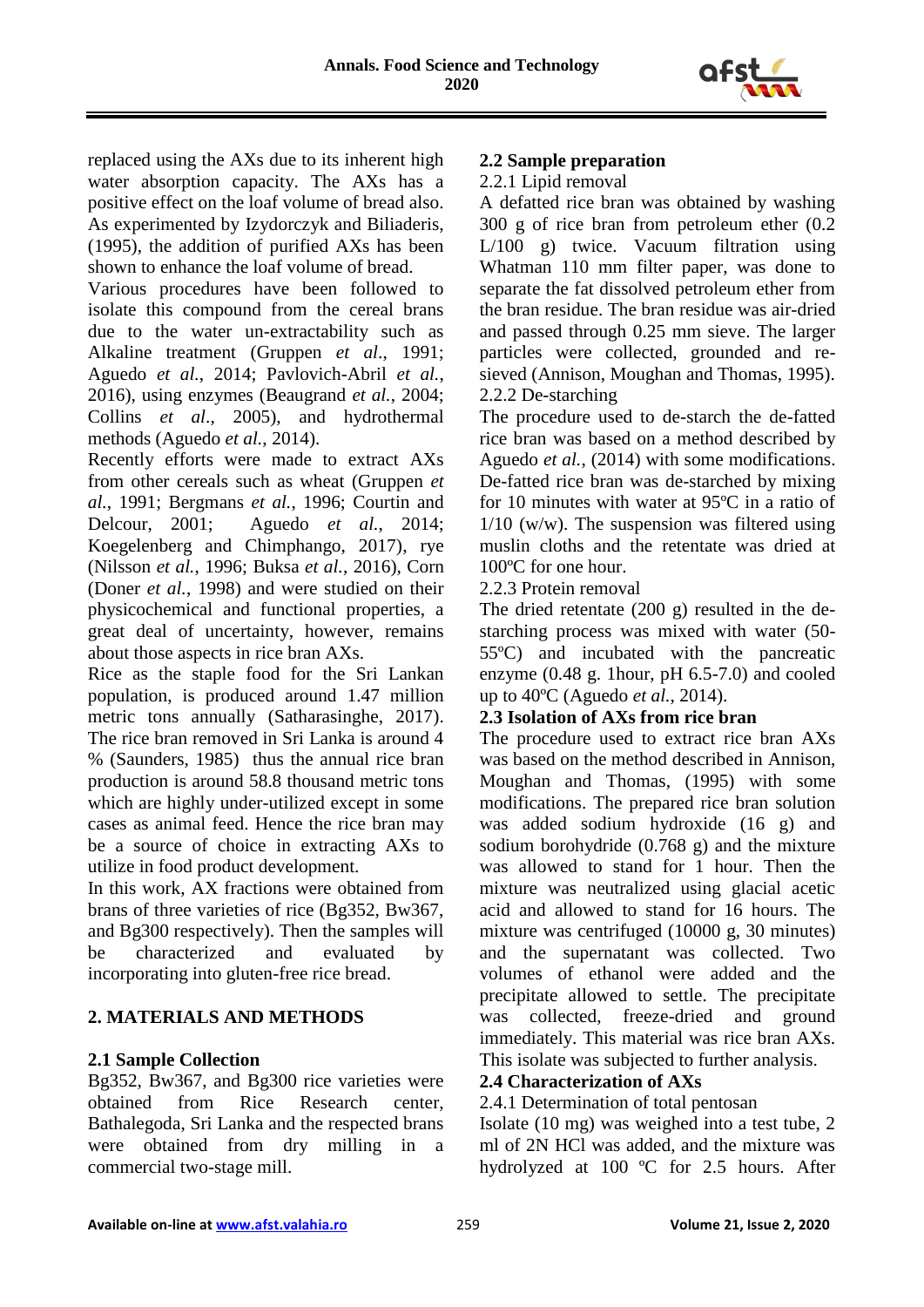

cooling, the neutralization was effected by the addition of 2 mL of 2 N Sodium carbonate. Fermentable sugars were removed by fermentation; 2 ml of 25mg/ml of 0.2M Na phosphate buffer (pH 7.0) was added in a suspension of fresh yeast (*Saccharomyces cerevisiae*), incubated, and mixed on a vortex mixer every 20 minutes for 1.5 hours at 30ºC. The mixture was centrifuged (1000 g, 10 minutes). The supernatant (2 ml) was obtained and 1 ml of distilled water, 3 ml of  $FeCl<sub>3</sub>$ Solution  $(0.1\% \text{ FeCl}_3 \text{ in CONC HCl})$  and  $0.3$ ml of Orcinol (1.0% Orcinol in Ethanol) was added. The mixture was vortexed and heated in boiling water for 30 minutes. The absorbance was obtained at 670 nm after been cooled (Shogren, Hashimoto and Pomeranz, 1987).

2.4.2 Water holding capacity (WHC) and oil holding capacity (OHC)

WHC and OHC were determined according to Muhammad, (2012). Distilled water or commercial coconut oil (10 ml) was added to 20 mg of isolates stirred and left at room temperature for 1 hour. After centrifugation, the residue was weighed. The WHC was expressed as grams of water per grams of sample, while the OHC was expressed as grams of oil held per grams of sample.

2.4.3 Relative viscosity

The relative viscosity of the solutions was determined (concerning water) as a function of concentration (0.1-1%) and temperature (20- 80ºC) in an Oswald viscometer (Muralikrishna, Bhat and Tharanathan, 1987).

# 2.4.4 Solubility

Solutions (0.1% (w/w) dry basis) was prepared at the room temperature and stirred under magnetic stirring for 0.5,1,2, and 3 hours. Then those solutions were centrifuged (6000 g, 30 minutes) and recovered the supernatant. The supernatants were dried at 105ºC for 2 hours (García *et al.*, 2004).

## Equation

Solubility = Supernatant concentration  $(mg/ml)$ / Initial preparation concentration (mg/ml)

# **2.5 Evaluation of AXs**

2.5.1 Gluten-free rice bread formulation

A straight dough process was employed in

preparing the gluten-free bread. The following ingredients were (as g/100g on flour basis) used: Sunflower oil (6  $g/100 g$ ), sugar (5  $g/100$ g), salt (2 g/100 g), instant yeast (3 g/100 g), and the extracted AXs (in 1%, and 2% on flour basis) (de la Hera *et al.*, 2013). The amount of water added was 130 g/100 g (Lazaridou *et al*., 2007) which was adequate to give a consistent dough in the presence of other ingredients.

2.5.2 Bread making process

The baking was carried out in an electric oven. The yeast was dissolved in warm water  $(35 \text{ °C})$ and was added to the dry ingredients and the sunflower oil and then the mixture was blended for 2 minutes. The dough proofed at 25-30 ºC for 20 minutes and subsequently baked at 215ºC for 20-25 minutes following steaming for 10 minutes (Lazaridou *et al.*, 2007)

2.5.3 Bread quality parameters

After baking the loaves were kept until cooled to room temperature and weighed.

The loaf volume was determined using the volume displacement method using mustard seeds. Loaves were placed in a container of known volume into which mustard seeds were run until the container was full. The volume of seeds displaced by the loaf was considered as the loaf volume.

Loaf specific volume was calculated according to the following formula:

Loaf Specific volume= Loaf volume (cc) /Loaf weight (g) (Ranasalva and Visvanathan, 2014) The moisture content of the crumb was determined by drying for 1 hour at 130ºC (Buksa, Nowotna and Ziobro, 2016).

The water activity of the crumb was determined using the water activity meter in the intervals of 1 and 3 days after the baking of the bread which incorporated 1% and 2% AXs and the control.

# **3. RESULTS AND DISCUSSION**

# **3.1 The total pentosan of the extracts**

AX is a polysaccharide with predominantly two monomeric sugars arabinose and xylose mainly which are pentosans. Thus by the determination of the total pentosans in the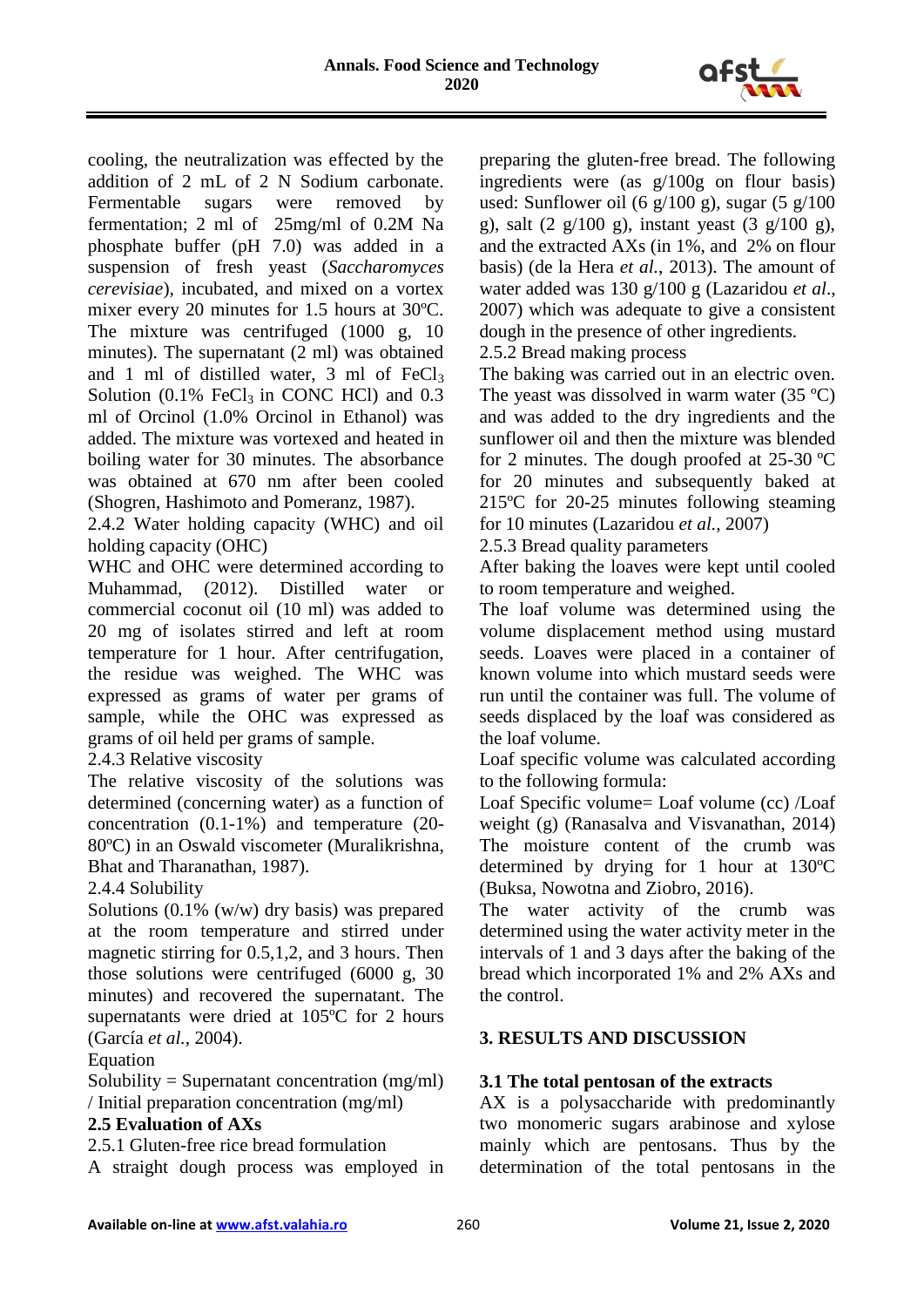

extracted samples, the amount of arabinoxylans present could be estimated.

In this study, the orcinol- hydrochloric method was followed where the interference from hexoses was minimized using yeast fermentation (Shogren, Hashimoto and Pomeranz, 1987). The results showed a significant difference between the total pentosan amount of the extracts from different varieties (p<0.05), (**Table 1**).

**Table 1.** Total Pentosans (TP) of the AX fractions obtained from brans of Bg352, Bw367 and Bg300 rice varieties (AX1, AX2 and AX3 respectively). Value  $\pm$  SD with n=3 independent samples.

| Extract AXs | Total pentosans %        |
|-------------|--------------------------|
| AX1         | $33.18 \pm 4.00^a$       |
| AX2         | $28.09 \pm 0.78^b$       |
| AX3         | $21.02 \pm 1.68^{\circ}$ |



**Fig. 1**. The water holding capacity (WHC) and the Oil holding capacity (OHC) of the AX fractions obtained from brans of Bg352, Bw367 and Bg300 rice varieties (AX1, AX2 and AX3 respectively). Values were the average of three replicates. BG, Bathalegoda; BW, Bombuwala.

This result might indicate that the AXs amount in rice bran vary or the extraction procedure might affect differently on different varieties. Some studies have reported that the AXs are physically and chemically interlinked to lignin, cellulose or loosely bound to the cell materials which vary with the variety (Iiyama, Lam and Stone, 1994; Delcour, Van Win and Grobet, 1999) The hemicellulose fractions could

present different compositions according to the extraction method used(Höije *et al.*, 2005). Hence the AXs present in the selected varieties would differ quantitatively and qualitatively which might cause the alkali treatment to act differently on different varieties.

The highest pentosan content was with AX1 sample obtained from Bg352 rice variety. A considerable  $27.43 \pm 5.72\%$  of an average could be obtained from the followed procedure although compared to other processes, the amount and the purity were less. Wheat bran had resulted in 37.6% of AXs from alkali extraction (Aguedo *et al.*, 2014) while Koegelenberg and Chimphango, (2017) extracted 49.3  $\pm$  0.9%. The higher purity resulted in those precesses would be due to the ultrafiltration and the dialysis they had followed for the purification. Further extraction using advanced purifying steps would result in similar observations from rice bran.

According to previous studies, the AXs extracted from rice bran using this method contained several impurities The isolates were predominantly non-starch polysaccharides {63.5% (w/w, DM basis) }with less amount of protein {16.4% (w/w, DM basis)} and starch{14.1% (w/w, DM basis)} (Annison, Moughan and Thomas, 1995). Annison *et al.*, (1995) recorded that there was a high concentration of galactose with the isolates due to unbreakable covalent bondages present between galactose and AX molecules.

## **3.2 Water holding capacity (WHC) and oil holding capacity (OHC)**

Concerning the water holding capacity (WHC) of the extracts, it could be observed that the AX2 demonstrated the higher value where the WHC range of the obtained isolates was between 1 to 2  $g g^{-1}$  (DM basis). (Fig. 3) However relating the WHC values, the previous studies had shown otherwise. According to the review of Wang *et al*, (2002), the AX has average  $10g g^{-1}$  (DM basis) of WHC. The fewer results in this research might cause by impurities present or comparatively less amount of pentosan present. The oil holding capacity (OHC) values of the isolated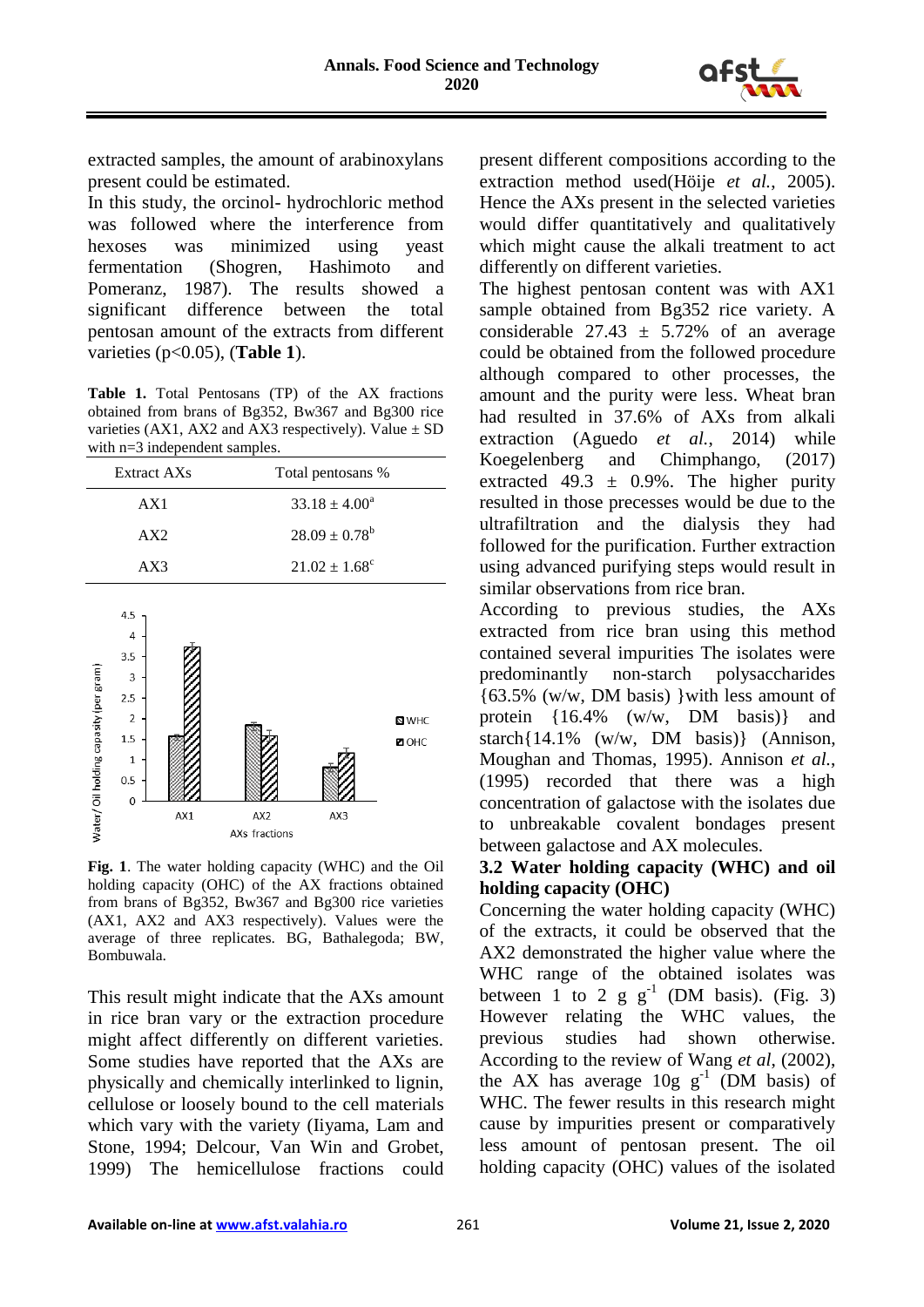

AXs fractions were in the same range  ${1-4g g^{-1}}$ (DM basis)}, as other hydrocolloids such as xanthan gum  $\{1.28 \pm 0.03 \text{ g g}^{-1} \text{ (DM basis)}\},$ apple pectin  $\{2.11 \pm 0.17 \text{ g g}^{-1} \text{ (DM basis)}\},$ and agar-agar  $\{2.25 \pm 0.07 \text{ g g}^{-1} \text{ (DM basis)}\}.$ 

#### **3.3 Relative viscosity**

Stone, (1979) stated that the increment of arabinose substitution stiffens the xylan backbone by forming a rigid rod-like conformation which increases the viscosity of the prepared solutions. According to Annison, Moughan and Thomas, (1995), the A/X ratio of AXs from rice bran was 1.23 which indicates high arabinose substitution. That would explain the relative viscosity increment of the prepared AXs solutions. There was a significant strong linear correlation between the relative viscosity and the concentration of the extracted AXs solutions (**Fig. 2**).



**Fig. 2.** Relative viscosity variation according to the concentration  $\{(w/v), DM basis\}$  of AXs solutions. AX1, AX2, and AX3 were the isolated AXs from brans of Bg352, Bw367 and Bg300 rice varieties respectively. BG, Bathalegoda; BW, Bombuwala.

The correlations for solutions of extracted AXs from Bg352, Bw367 and Bg300 were 0.960, 0.958 and 0.863 respectively.

The relative viscosity of the AX solutions decreased with temperature (20 ºC 80 º C) (**Fig. 3**). A possible explanation of this result would be the high amount of chain interactions and increased thermal mobility of the molecules (Whistler, 1973).

#### **3.4 Solubility**

The solubility was measured in the extracts using the same amount dissolving in the same amount of distilled water (0.1% (w/w) dry basis) stirring for different time durations (0.5,1,2, and 3 hours). No any significant variation was detected between the varieties or time durations. The results indicated that the isolates were highly soluble in water thus less effort should be provided to dissolve them.



**Fig. 3.** Relative Viscosity variation according to the temperature ( $\degree$ C) of the AXs solutions {0.70% (w/v), DM basis}. AX1, AX2, and AX3 were the isolated AXs from brans of Bg352, Bw367 and Bg300 rice varieties respectively. BG, Bathalegoda; BW, Bombuwala

#### **3.5 Bread quality parameters**

The effect of the incorporation of isolated AXs from different rice brans into some quality parameters of fresh gluten-free bread is summarized in Table. 2, whereas the images of the slices of bread are illustrated in Fig. 4. Comparing the mean values obtained, there was a significant increase in the bread weight and moisture content which might be due to the increased waterabsorbing ability due to AXs. However the variety or level of incorporation did not appear to affect the above parameters (p>0.05).

The specific volume of bread increased with the addition of isolated AXs whereas the higher specific volume was observed at 2% (w/w, flour basis) supplementation level compared to 1% (w/w, flour basis) supplementation and control. A possible explanation for the increment of loaf volume as given in many researches might be the increment of the dough viscosity. Hydrocolloids have water retention properties because of their hydrophilic nature. In contrast, the hydrophobic groups form gel networks which upon heating strengthen the boundaries of the expanding cells in the dough.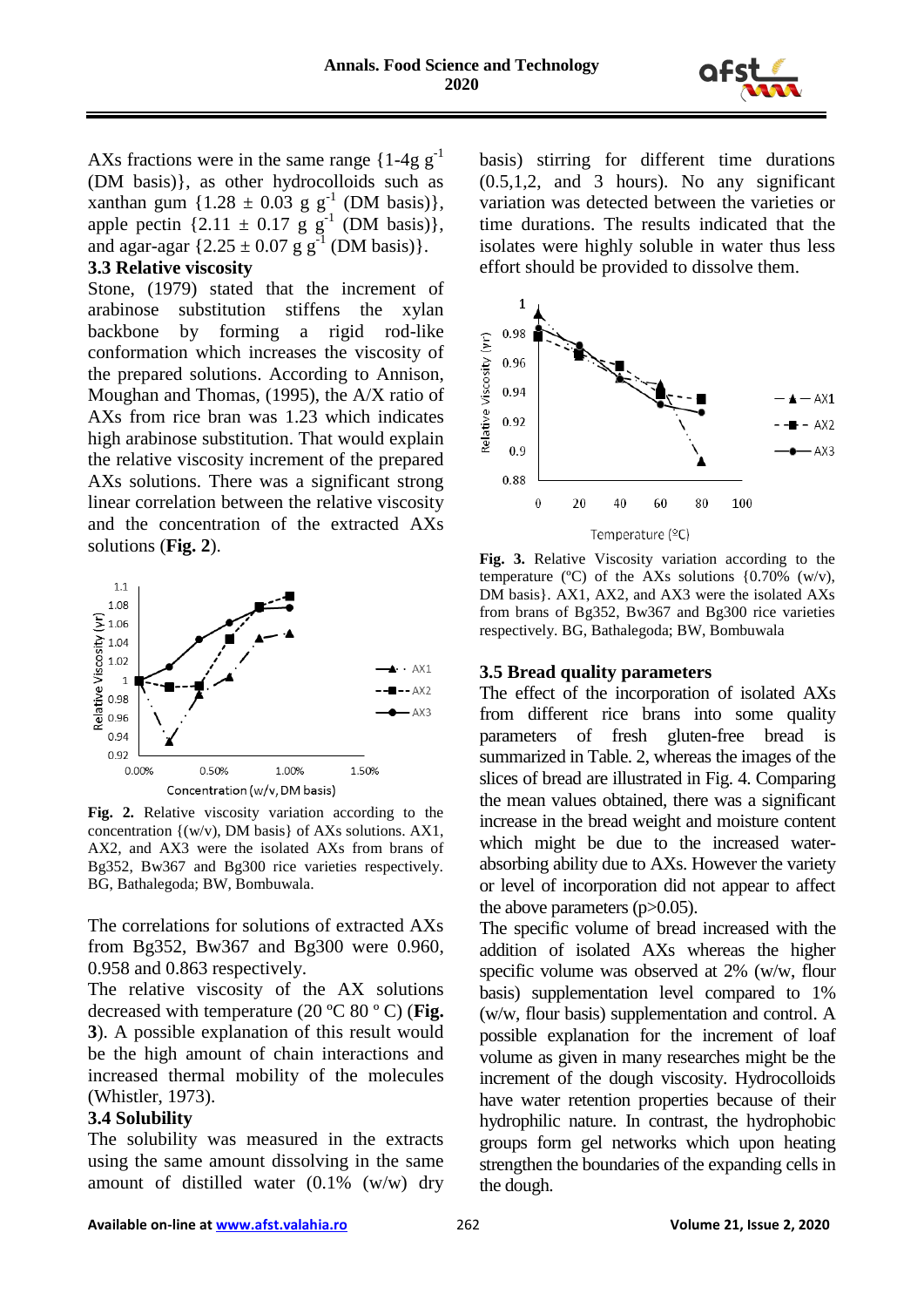

| Table. 2. Comparison of the properties of bread samples containing extracted AXs from brans of Bg352, Bw367 and |  |
|-----------------------------------------------------------------------------------------------------------------|--|
| Bg300 rice varieties (AX1, AX2 and AX3 respectively). Values $\pm$ SD with n=2 independent samples.             |  |

|         | Level of AXs<br>incorporated (w/w, Flour<br>basis) | Bread weight $(g)$        | Specific Volume $\text{cm}^3\text{/g}$<br>flour) | Final Moisture (%)         |
|---------|----------------------------------------------------|---------------------------|--------------------------------------------------|----------------------------|
| Control |                                                    | $116.00 \pm 0.71^{\circ}$ | $1.04 \pm 0.02^{\text{a}}$                       | $1.56 \pm 0.00^{\circ}$    |
| AX1     |                                                    |                           |                                                  |                            |
|         | 1%                                                 | $128.00 \pm 1.41^b$       | $1.04 \pm 0.02^{\text{a}}$                       | $0.87 \pm 0.00^b$          |
|         | 2%                                                 | $130.75 \pm 2.47^{\rm b}$ | $1.12 \pm 0.01^{\rm b}$                          | $1.85 \pm 0.00^d$          |
| AX2     |                                                    |                           |                                                  |                            |
|         | 1%                                                 | $137.50 \pm 10.60^b$      | $1.04 \pm 0.00^a$                                | $1.21 \pm 0.24^b$          |
|         | 2%                                                 | $131.50 \pm 2.82^b$       | $1.16 \pm 0.00^b$                                | $2.36 \pm 0.55^{\text{d}}$ |
| AX3     |                                                    |                           |                                                  |                            |
|         | 1%                                                 | $138.25 \pm 2.47^b$       | $0.98 \pm 0.02^{\circ}$                          | $1.63 \pm 0.03^{\circ}$    |
|         | 2%                                                 | $123.75 \pm 6.68^b$       | $1.21 \pm 0.06^b$                                | $1.49 \pm 0.16^d$          |



**Fig. 4** Effect of the addition of different levels {0%, 1% and 2% (w/w, Flour basis)} of AXs isolated from Bg352, Bw367 and Bg300 on water activity (aw) of crumb of gluten free breads (B1, B2 and B3 respectively) after storage for 1 and 3 days at 5 º C. Values are the average of two replicates where error bars represent the standard deviations. ; BG, Bathalegoda; BW, Bombuwala

This increases the gas retention throughout the baking process which leads to better loaf volume (Rosell, Rojas and Barber, 2001).

In Fig. 4 the water activity (aw) values for the bread crumb of all gluten-free bread formulations after 1 and 3 days of storage are given. Water activity is one of the important factors which can be changed in bread during the storage period. Due to the moisture loss the water activity. decreased in both controlled and AXs added to bread. In controlled bread, the aw varied from 0.88 to 0.9 at the  $1<sup>st</sup>$  and  $3<sup>rd</sup>$  day of storage. However, when AXs were added

the bread showed higher aw compared to control and the level of supplementation did not significantly affect initial moisture retention (p>0.05). The decrement of aw between  $1<sup>st</sup>$  day and  $3<sup>rd</sup>$  day was similar in both controlled and AXs added to bread. The controlled bread retained the least amount of water probably due to its evaporation in the initial stages of baking before starch gelatinization. The addition of AXs inhibited this process thus allowing retention of a higher amount of moisture in bread crumb resulting in a soft crumb. However, the factors affecting the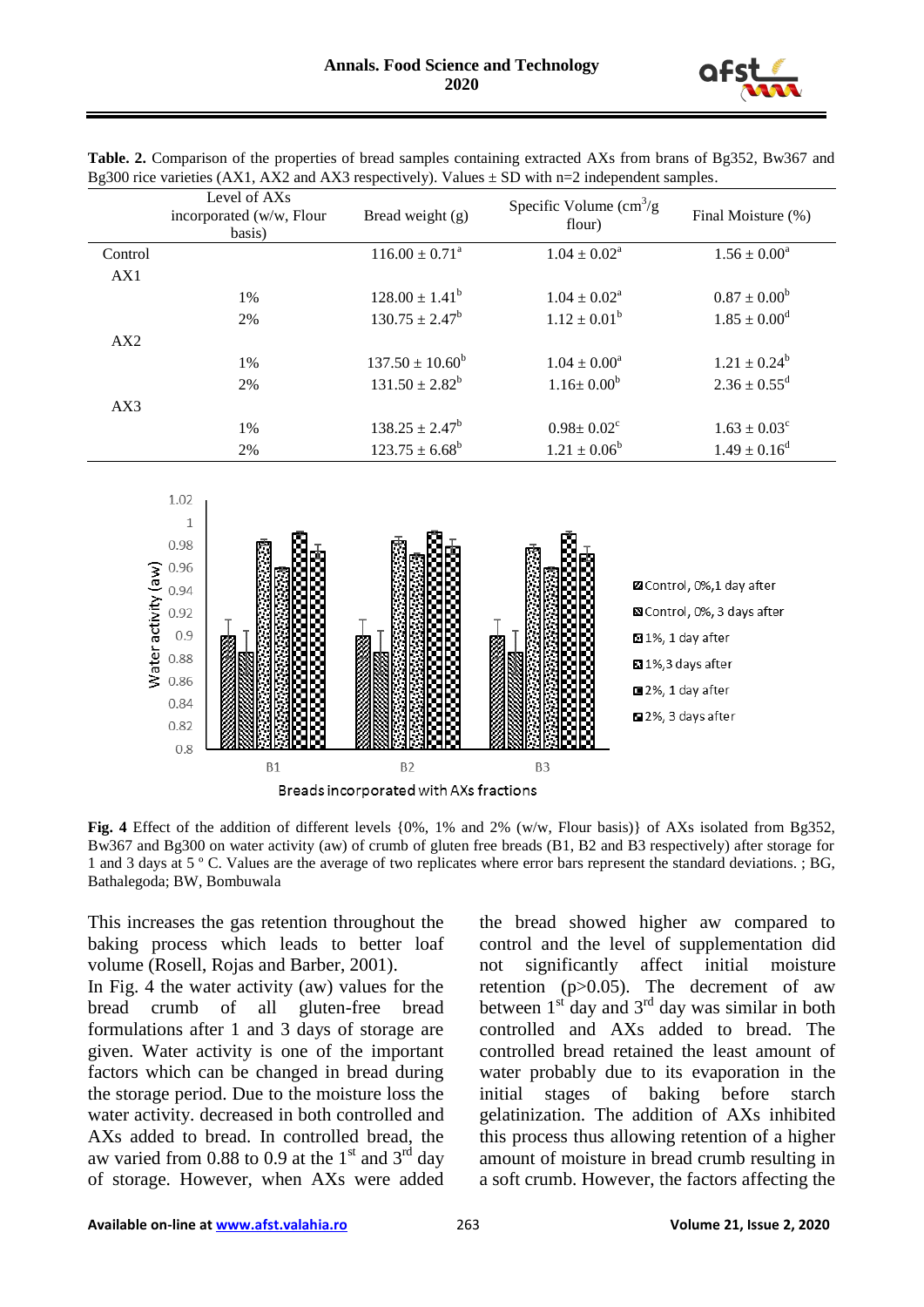

moisture loss during the storage period were not harmed by the supplementation thus the aw decrement was as same as the controlled sample. Nevertheless, the AXs incorporated bread might remain softer for a longer duration than the control.

## **4. CONCLUSION**

Extractions from tested varieties consisted considerable  $27.43 \pm 5.72\%$  amount of AXs. Isolated rice bran AXs had the water holding capacity at a range of  $1-2g g^{-1}(DM basis)$ , and oil holding capacity at a range of  $1-4g g^{-1}$  (DM basis) The relative viscosity increased with the concentration of AXs in the solutions and decreased with the temperature of the AXs solutions. The AXs incorporated bread showed higher moisture content and water activity compared to the control. Addition of AXs allows retention of a higher amount of moisture in bread thus the factors affecting the moisture loss during the storage period were not impacted by the supplementation The 2% supplementation is ideal in terms of increased loaf volume of gluten-free rice bread. The AXs extracted from the rice brans have the potential to utilize as a food ingredient. Further studies should address the methods of extraction in terms of purity and yield and the composition of the extracts.

## **ACKNOWLEDGEMENT**

Authors would like to acknowledge the support provided by the Technical Officers of the Department of Food Science & Technology, Faculty of Livestock, Fisheries and Nutrition, Wayamba University of Sri Lanka, Sri Lanka

## **5. REFERENCES**

- [1]. Aguedo, Mario et al. (2014) 'Extraction by three processes of arabinoxylans from wheat bran and characterization of the fractions obtained', Carbohydrate Polymers. Elsevier Ltd., 105(1), pp. 317–324. doi: 10.1016/j.carbpol.2014.01.096.
- [2]. Annison, G., Moughan, P. J. and Thomas, D. V. (1995) 'Nutritive activity of soluble rice bran arabinoxylans in broiler diets', British Poultry Science, 36(3), pp. 479–488. doi: 10.1080/00071669508417793.
- [3]. Beaugrand, J. et al. (2004) 'Arabinoxylan and hydroxycinnamate content of wheat bran in relation to endoxylanase susceptibility', Journal of Cereal Science, 40(3), pp. 223–230. doi: 10.1016/j.jcs.2004.05.003.
- [4]. Bergmans, M. E. F. et al. (1996) 'Optimisation of the Selective Extraction of ( Glucurono ) arabinoxylans from Wheat Bran : Use of Barium and Calcium Hydroxide Solution at Elevated Temperatures', 23, pp. 235–245.
- [5]. Biliaderis, C. G., Izydorczyk, M. S. and Rattan, O. (1995) 'Effect of arabinoxylans on breadmaking quality of wheat flours', Food Chemistry, 53(2), pp. 165–171. doi: 10.1016/0308- 8146(95)90783-4.
- [6]. Buksa, K., Nowotna, A. and Ziobro, R. (2016) 'Application of cross-linked and hydrolyzed arabinoxylans in the baking of model rye bread', Food Chemistry. Elsevier Ltd, 192, pp. 991–996. doi: 10.1016/j.foodchem.2015.07.104.
- [7]. Collins, T., Gerday, C. and Feller, G. (2005) 'Xylanases , xylanase families and extremophilic xylanases', 29, pp. 3–23. doi: 10.1016/j.femsre.2004.06.005.
- [8]. Courtin, C. M. and Delcour, J. A. (2001) 'Relative Activity of Endoxylanases Towards Water- extractable and Water-unextractable Arabinoxylan', 33, pp. 301–312. doi: 10.1006/jcrs.2000.0354.
- [9]. Delcour, J. A., Van Win, H. and Grobet, P. J. (1999) 'Distribution and structural variation of arabinoxylans in common wheat mill streams', Journal of Agricultural and Food Chemistry, 47(1), pp. 271–275. doi: 10.1021/jf9805294.
- [10]. Doner, L. W. et al. (1998) 'An improved process for isolation of corn fiber gum', Cereal Chemistry, 75(4), pp. 408–411. doi: 10.1094/CCHEM.1998.75.4.408.
- [11]. García, M. A. et al. (2004) 'Characterization of composite hydrocolloid films', Carbohydrate Polymers, 56(3), pp. 339–345. doi: 10.1016/j.carbpol.2004.03.003.
- [12]. Gruppen, H., Hamer, R. J. and Voragen, A. G. J. (1991) 'Barium hydroxide as a tool to extract pure arabinoxylans from water-insoluble cell wall material of wheat flour', Journal of Cereal Science, 13(3), pp. 275–290. doi: 10.1016/S0733- 5210(09)80006-4.
- [13]. Gruppen, H., Hamer, R. J. and Voragen, A. G. J. (1992) 'Water-unextractable cell wall material from wheat flour. 2. Fractionation of alkaliextracted polymers and comparison with waterextractable arabinoxylans', Journal of Cereal Science, 16(1), pp. 53–67. doi: 10.1016/S0733- 5210(09)80079-9.
- [14]. Höije, A. et al. (2005) 'Isolation and characterization of physicochemical and material properties of arabinoxylans from barley husks',